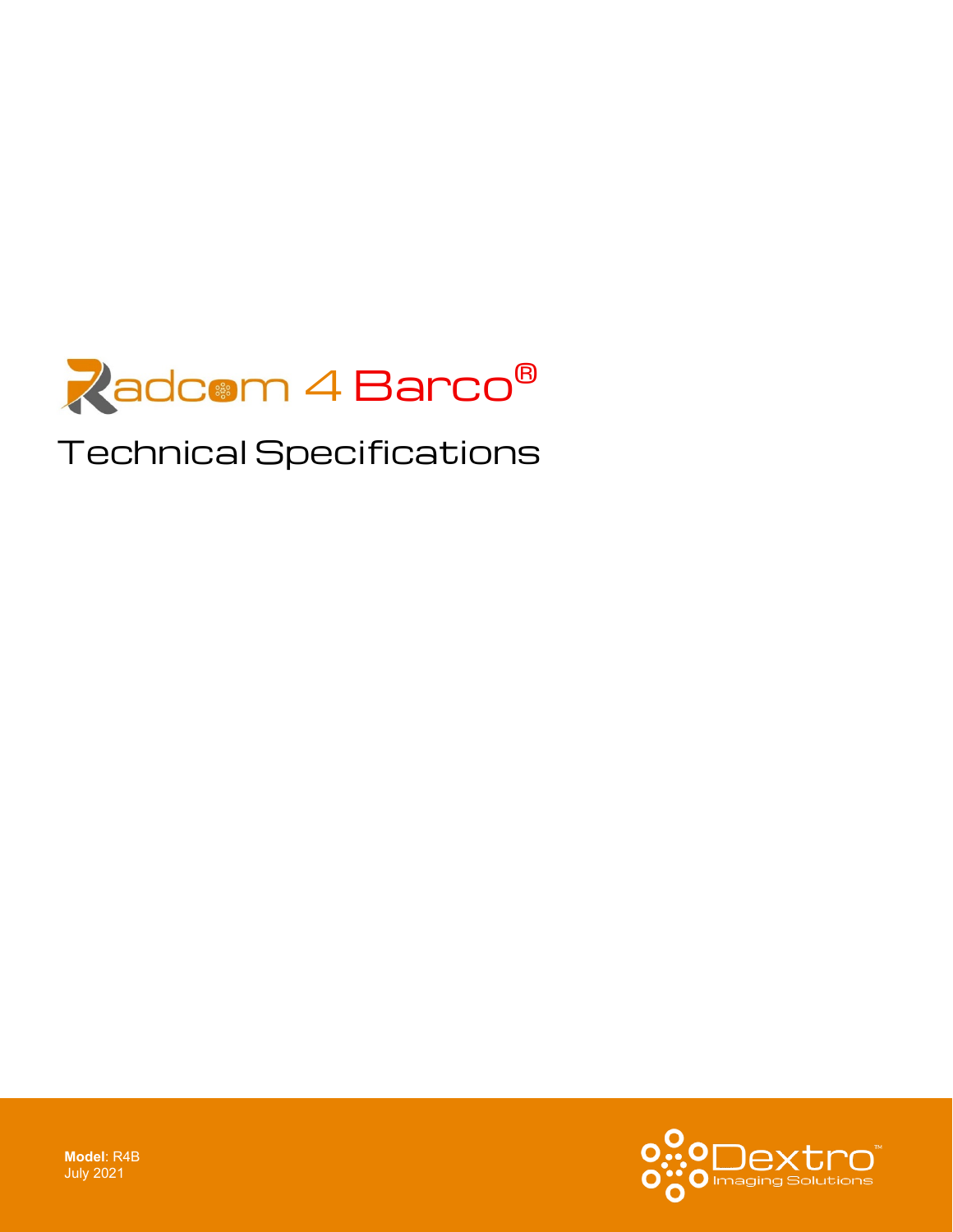# RadCom 4 Barco Quad-PACS Workstation





**Powerful Processing up to Intel® Core™ i7**



**Barco® Certified High End Graphics**

## Client Centric, Results Driven

Empower your radiology workforce with the RadCom 4 Barco Quad-PACS Workstation, designed and developed to meet your radiologists' workstation requirements regardless of PACS clients or dictation systems.

### Inspired, Reliable Design

The RadCom 4 Barco integrates seamlessly into your radiology reading environment with a durable mid tower chassis, certified components and multiple monitor configuration options, delivering reliable performance and peace of mind.

#### Best-in-class Security

Every RadCom 4 Barco provides secure, seamless access to your data – your most important asset.

#### Easy Manageability

Dextro Imaging Solutions features help save your radiologists' time and increase IT efficiency. The RadCom 4 Barco supports up to four PACS, consolidating up to four traditional workstations into one highly efficient, secure enterprise imaging workspace.

### A Single Point of Contact

The RadCom 4 Barco includes Dextro Imaging Solutions' remote desktop support, providing your business with more flexibility – especially for hard-to-reach, remote locations.